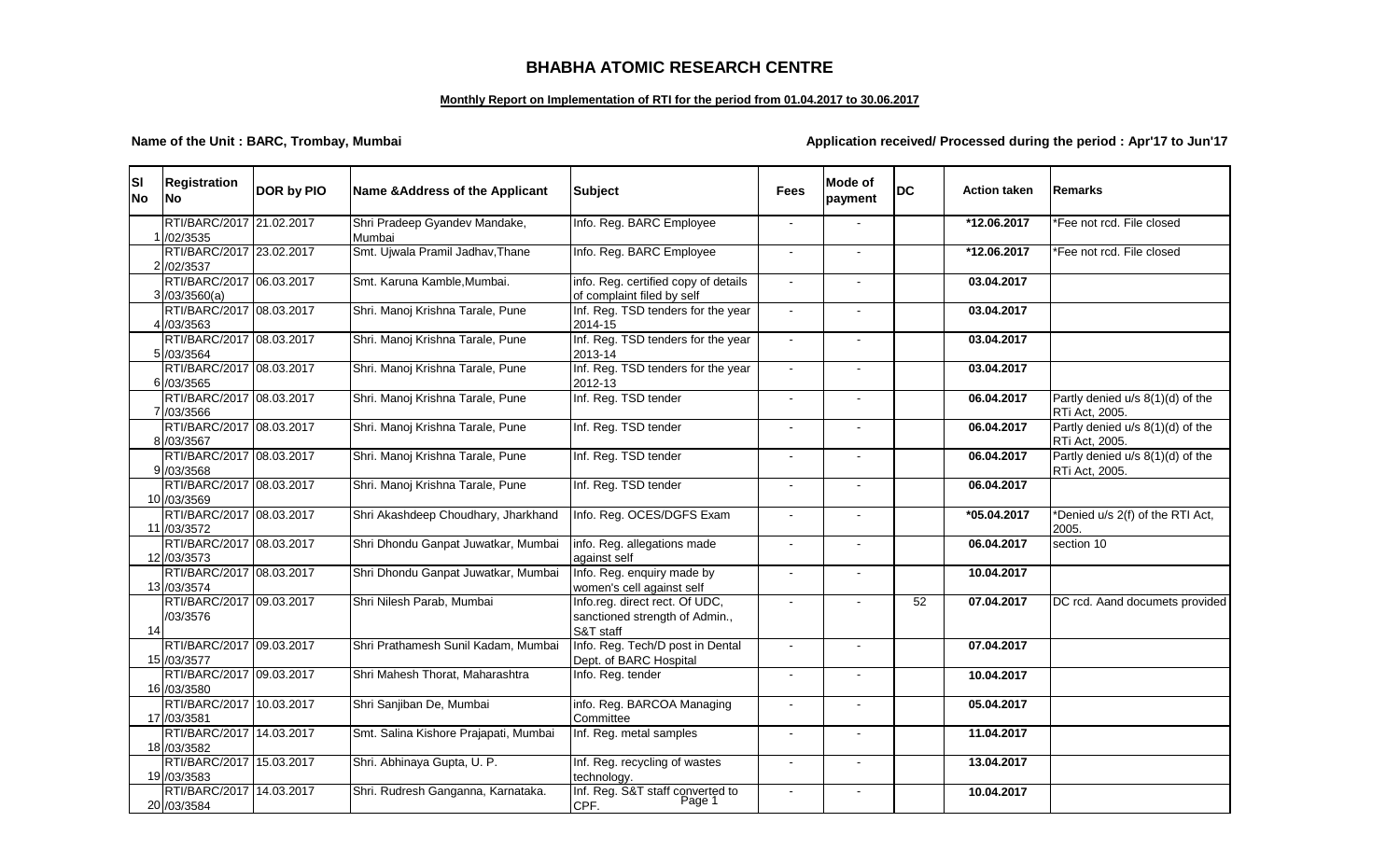| SI<br><b>No</b> | <b>Registration</b><br><b>No</b>        | DOR by PIO | Name & Address of the Applicant              | <b>Subject</b>                                                      | Fees           | Mode of<br>payment       | DC | <b>Action taken</b> | <b>IRemarks</b>                                                                           |
|-----------------|-----------------------------------------|------------|----------------------------------------------|---------------------------------------------------------------------|----------------|--------------------------|----|---------------------|-------------------------------------------------------------------------------------------|
| 21              | RTI/BARC/2017 15.03.2017<br>/03/3586    |            | Shri. Om Prakash Shastri, U.P.               | Inf. Reg. CHSS facilities for<br>dependent family members           |                |                          |    | 10.04.2017          | Rcd. From PIO, DAE u/s 6(3) of<br>the RTi Act, 2005 pertaining to<br>pt. No. 4(f)         |
|                 | RTI/BARC/2017 15.03.2017<br>22 /03/3587 |            | Shri. Jiyalal Santuram Singh, Mumbai         | Copy of assessment sheet of self                                    | $\sim$         |                          |    | 11.04.2017          |                                                                                           |
|                 | RTI/BARC/2017 15.03.2017<br>23 /03/3588 |            | Shri. S. Srinivasan, Kancheepuram dist.      | Inf. Reg. medical records of self                                   | $\blacksquare$ |                          |    | 11.04.2017          | DC rcd. and documents provided                                                            |
|                 | RTI/BARC/2017 15.03.2017<br>24 /03/3589 |            | Shri. Alind Kumar Mishra, Rajasthan          | Inf. Reg. Promotion rules and<br>PRIS (I) SA E to SA F              |                |                          |    | 05.04.2017          | Reply in Hindi                                                                            |
|                 | RTI/BARC/2017 17.03.2017<br>25 /03/3590 |            | Shir Darshan Parekh, Maharashtra             | info. Reg. cancer causing<br>Asbestos and its products              |                |                          |    | 12.04.2017          |                                                                                           |
|                 | RTI/BARC/2017<br>26 /03/3592            | 20.03.2017 | Shri Amol S. Jadhav, Mumbai                  | Info. Reg. TC decision on<br>Scientific Assistant promotion         |                |                          |    | 18.04.2017          |                                                                                           |
|                 | RTI/BARC/2017 20.03.2017<br>27 /03/3593 |            | Ms.Chaitravijay, Karnataka                   | Info. Reg. risk leave eligibility to<br>Radiographer & Radiologist  |                | $\overline{\phantom{a}}$ |    | 18.04.2017          |                                                                                           |
|                 | RTI/BARC/2017 20.03.2017<br>28 /03/3594 |            | Shri Tulsidas Rajaram Parmar, Navi<br>Mumbai | info reg. BARC employee                                             |                |                          |    | *12.06.2017         | *Fee not rcd. File closed                                                                 |
|                 | RTI/BARC/2017 21.03.2017<br>29 /03/3596 |            | Smt. Sejal Yogesh Nirgude Ahmedabad          | Info. Reg. BARC employee                                            |                |                          |    | 18.04.2017          | Partly denied u/s 8(1)(j) of the<br>RTi Act, 2005.                                        |
|                 | RTI/BARC/2017 21.03.2017<br>30 /03/3597 |            | Shri Deepak K Garg, UP                       | info. Reg. indigenuously made<br>HEPA filter medium                 |                |                          |    | 20.04.2017          |                                                                                           |
|                 | RTI/BARC/2017 21.03.2017<br>31 /03/3598 |            | Shri Shivkumar Pandey, Uttar Pradesh         | info. Reg. R-III advt.                                              | $\sim$         | $\blacksquare$           |    | 20.04.2017          | Reply in hindi                                                                            |
|                 | RTI/BARC/2017 22.03.2017<br>32 /03/3599 |            | Shri Adya Prasad Mishra, Maharashtra         | info. Reg. BARCOA Managing<br>Committee                             |                | $\overline{\phantom{m}}$ |    | 18.04.2017          |                                                                                           |
|                 | RTI/BARC/2017 22.03.2017<br>33 /03/3600 |            | Shri Adya Prasad Mishra, Maharashtra         | info. Reg. representation<br>submitted by self                      |                |                          |    | 04.05.2017          |                                                                                           |
| 34              | RTI/BARC/2017 22.03.2017<br>/03/3601    |            | Shri G. Ramakrishnan, Tamil Nadu             | Info. Reg. transfer of self                                         |                |                          |    | **11.05.2017        | Fee rcd. On 25.04.2017<br>**Trfd. To PIO & US(I&M), DAE<br>u/s 6(3) of the RTi Act, 2005. |
|                 | RTI/BARC/2017 23.03.2017<br>35 /03/3602 |            | Shri Asit Kumar, Madhya Pradesh              | info. Reg. AMIE as qualifying<br>degree                             |                | $\overline{\phantom{a}}$ |    | *18.04.2017         | *Denied u/s 2(f) of the RTI Act,<br>2005.                                                 |
| 36              | RTI/BARC/2017 23.03.2017<br>/03/3603    |            | Shri G. Sundarrajan, Chennai                 | Info. Reg. transfer of self                                         |                |                          |    | 11.04.2017          | Rcd. From PIO, DAE u/s 6(3) of<br>the RTI Act, 2005 pertaining to<br>pt. No. 1 & 2        |
|                 | RTI/BARC/2017 24.03.2017<br>37 /03/3604 |            | Shri T. Alaguvadivel, Tamil Nadu             | info. Reg. copy of communication,<br>noting etc.                    | $\sim$         | $\overline{\phantom{m}}$ |    | 21.04.2017          | DC rcd. and documents<br>provided.                                                        |
|                 | RTI/BARC/2017 24.03.2017<br>38 /03/3605 |            | Shri Kasanoor Ashok, Andhra Pradesh          | Info. Reg. OCES/DGFS question<br>paper                              |                | $\blacksquare$           |    | *06.04.2017         | *Denied u/s 8(1)(d) of the RTI<br>Act, 2005.                                              |
| 39              | RTI/BARC/2017 27.03.2017<br>/03/3606    |            | Shri Pramod Kumar, Delhi                     | Info. Reg.<br>Divyang/disabledependent<br>children of Gov. employee | $\sim$         |                          |    | 18.04.2017          | $Rcd.$ From PIO, DAE u/s $6(3)$ of<br>the RTI Act, 2005                                   |
|                 | RTI/BARC/2017 27.03.2017<br>40 /03/3607 |            | Shri Pradeep Gyandev Mandake,<br>Mumbai      | Info. Reg. BARC Employee                                            |                | ÷,                       |    | 18.04.2017          |                                                                                           |
|                 | RTI/BARC/2017 27.03.2017<br>41 /03/3608 |            | Smt. Sarala Shendge, Navi Mumbai             | info. Reg. BARC employee                                            |                |                          |    | 25.04.2017          | Partly denied $u/s$ 8(1)(j) of the<br>RTI Act, 2005                                       |
|                 | RTI/BARC/2017 06.03.2017<br>42 /03/3609 |            | Shri. Suresh Kumar Gopalan Nair,<br>Mumbai.  | Inf. Reg. OCES/DGFS-2017<br>Page 2                                  |                | $\overline{\phantom{a}}$ |    | 05.04.2017          |                                                                                           |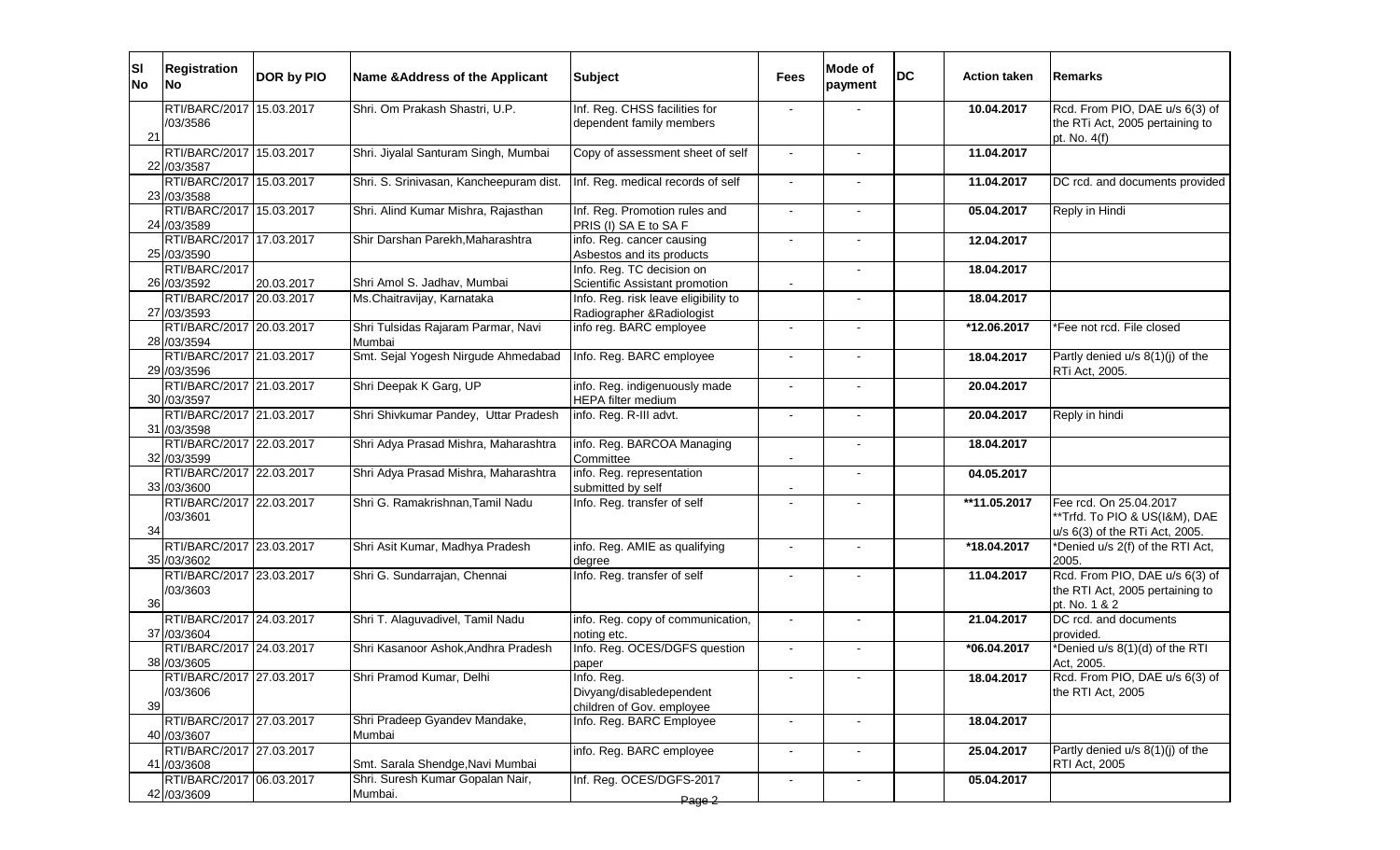| ISI<br><b>No</b> | <b>Registration</b><br><b>INo</b>       | DOR by PIO | Name & Address of the Applicant                        | <b>Subject</b>                                              | Fees           | Mode of<br>payment | <b>DC</b> | <b>Action taken</b> | <b>IRemarks</b>                                                                                                 |
|------------------|-----------------------------------------|------------|--------------------------------------------------------|-------------------------------------------------------------|----------------|--------------------|-----------|---------------------|-----------------------------------------------------------------------------------------------------------------|
|                  | RTI/BARC/2017 15.03.2017                |            |                                                        | Inf. Reg. job profile of UDC                                |                |                    |           | 12.04.2017          | Rcd. From PIO, DAE pertaining                                                                                   |
|                  | 43 /03/3610                             |            | Shri. Ramaprasad P, Kerala                             |                                                             |                |                    |           |                     | to point No.(1)                                                                                                 |
|                  | RTI/BARC/2017 27.03.2017<br>44 /03/3611 |            | Shri Mukesh Khare, Madhya Pradesh                      | info. Reg. basic pay of newly<br>appointed SA/C             |                |                    |           | 18.04.2017          |                                                                                                                 |
|                  | RTI/BARC/2017 28.03.2017                |            |                                                        | info reg. assessment of APAR,                               |                |                    |           | 21.04.2017          | Partly denied u/s 2(f) of the RTi                                                                               |
|                  | /03/3612                                |            |                                                        | record retention schedule, PRIS                             |                |                    |           |                     | Act, 2005.                                                                                                      |
| 45               |                                         |            | Smt. Jayanthi G, Tamil Nadu                            | etc.                                                        |                |                    |           |                     |                                                                                                                 |
|                  | RTI/BARC/2017 29.03.2017                |            |                                                        | info. Reg. member of service                                |                |                    |           | 11.04.2017          |                                                                                                                 |
|                  | 46 /03/3613                             |            | Shri S J Solomon, Gujarat-                             | organization                                                |                |                    |           |                     |                                                                                                                 |
|                  | RTI/BARC/2017 29.03.2017                |            | Shri Chiranjit Karmakar, Assam                         | Info. Reg. OCES/DGFS cut off                                | $\blacksquare$ |                    |           | 20.04.2017          |                                                                                                                 |
|                  | 47 /03/3614<br>RTI/BARC/2017 30.03.2017 |            |                                                        | marks<br>Info. Reg. recruitment of TO/C                     |                |                    |           | 18.04.2017          | Partly denied u/s 2(f) of the RTi                                                                               |
|                  | 48 / 03 / 3615                          |            | Shri P Vijayabhaskara Reddy, Karnataka (physics)       |                                                             |                |                    |           |                     | Act, 2005.                                                                                                      |
|                  | RTI/BARC/2017 30.03.2017                |            |                                                        | info. Reg. missing claim of medical                         | $\sim$         | $\blacksquare$     |           | 21.04.2017          |                                                                                                                 |
|                  | 49 /03/3616                             |            | Shri Rangnath H Jadhav, Mumbai                         | bill                                                        |                |                    |           |                     |                                                                                                                 |
| 50               | RTI/BARC/2017 31.03.2017<br>/03/3617    |            | Smt. Manju Kumari, Delhi.                              | Info. Reg. complaint registered<br>against self             |                |                    |           | **10.04.2017        | Rcd. From PIO, DAE u/s 6(3) of<br>the RTI Act, 2005.<br>**Trfd. To PIO, DCSEM u/s 6(3)<br>of the RTi Act, 2005. |
|                  | RTI/BARC/2017 31.03.2017                |            |                                                        | info reg. qualification required for                        |                |                    |           | 11.04.2017          |                                                                                                                 |
|                  | /03/3618                                |            | Shri Manohara Kumar D.Tamil Nadu                       | unskilled, skilled, supervisory &                           |                |                    |           |                     |                                                                                                                 |
| 51               |                                         |            |                                                        | executive cadre of organization                             |                |                    |           |                     |                                                                                                                 |
| 52               | RTI/BARC/2017 02.04.2017<br>/04/3619    |            | Shri Shailendra Kumar Singh,<br>Maharashtra.           | Info. Reg. higher educational<br>qualification of employees |                | Online             |           | *11.04.2017         | Rcd. From PIO, DAE u/s 6(3) of<br>the RTI Act, 2005.<br>*Denied u/s 7(9) of the RTI Act,<br>2005.               |
|                  | RTI/BARC/2017 03.04.2017                |            |                                                        | info. Reg. BARC ASO(A)-list of                              |                | Online             |           | *28.04.2017         | *Denied u/s 2(f) of the RTI Act,                                                                                |
|                  | 53 /04/3620<br>RTI/BARC/2017 03.04.2017 |            | Shri Vinod Walwante, Maharashtra.                      | eligible candidates<br>Info. Reg. Tender                    |                | Online             |           |                     | 2005.                                                                                                           |
|                  | /04/3621                                |            | Shri Manoj Krishna Tarale, Maharashtra                 |                                                             |                |                    |           | 26.04.2017          |                                                                                                                 |
|                  | RTI/BARC/2017 03.04.2017                |            |                                                        | info. Reg. copy of communication,                           |                | Online             |           | 03.05.2017          | Rcd. From PIO, BARCF                                                                                            |
| 54               | /04/3622                                |            | Smt. Sushma Alaguvadivel, Tamil Nadu                   | noting etc.                                                 |                |                    |           |                     | Kalpakkam u/s 6(3) of the RTI<br>Act, 2005.                                                                     |
|                  | RTI/BARC/2017 04.04.2017                |            |                                                        | info. reg. BARC Central Library                             | 10             | <b>IPO</b>         |           | 21.04.2017          | Partly denied u/s 2(f) of the RTI                                                                               |
|                  | 55 /04/3623<br>RTI/BARC/2017 04.04.2017 |            | Shri Gurunath Ramanujan, Hyderabad.                    | Info. Reg. tender                                           |                | Online             |           | 04.05.2017          | Act, 2005.<br>Received from PIO, DAE u/s 6(3)                                                                   |
|                  | 56 /04/3624                             |            | Shri Manoj Krishna Tarale, Maharashtra                 |                                                             | $\blacksquare$ |                    |           |                     | of the RTI Act, 2005                                                                                            |
|                  | RTI/BARC/2017 04.04.2017                |            |                                                        | info. Reg. SA promotion norms,                              | 10             | Cash               | 12        | 04.05.2017          | DC rcd. and documents provided                                                                                  |
|                  | 57 /04/3625                             |            | Shri Prakash T. Kore, Mumbai.                          | interview board, APAR etc.                                  |                |                    |           |                     |                                                                                                                 |
|                  | RTI/BARC/2017  04.04.2017               |            |                                                        | Recruitment rules for the post of                           | 10             | Cash               |           | 03.05.2017          |                                                                                                                 |
|                  | 58 /04/3626                             |            | Shri Prakash T. Kore, Mumbai.                          | Sr. Technician J & Foreman                                  |                |                    |           |                     |                                                                                                                 |
|                  | RTI/BARC/2017 05.04.2017                |            |                                                        | copy of written reply filed by Dept.                        | 10             | Cash               |           | 21/04/2017          |                                                                                                                 |
|                  | 59 /04/3627<br>RTI/BARC/2017 05.04.2017 |            | Shri T.B. Walnuj, Mumbai<br>Shri S.K. Patnaik, Mumbai. | in MACT<br>info. Reg. electricity charges paid              | 10             | $\overline{1}$     |           | 27.04.2017          |                                                                                                                 |
|                  | /04/3628                                |            |                                                        | by canteen contractor to BARC                               |                |                    |           |                     |                                                                                                                 |
| 60               |                                         |            |                                                        |                                                             |                |                    |           |                     |                                                                                                                 |
|                  | RTI/BARC/2017 05.04.2017                |            |                                                        | Info. Reg. tender                                           | $\blacksquare$ | Online             |           | 11.05.2017          |                                                                                                                 |
|                  | 61 /04/3629                             |            | Shri Manoj Krishna Tarale, Maharashtra                 | Page 3                                                      |                |                    |           |                     |                                                                                                                 |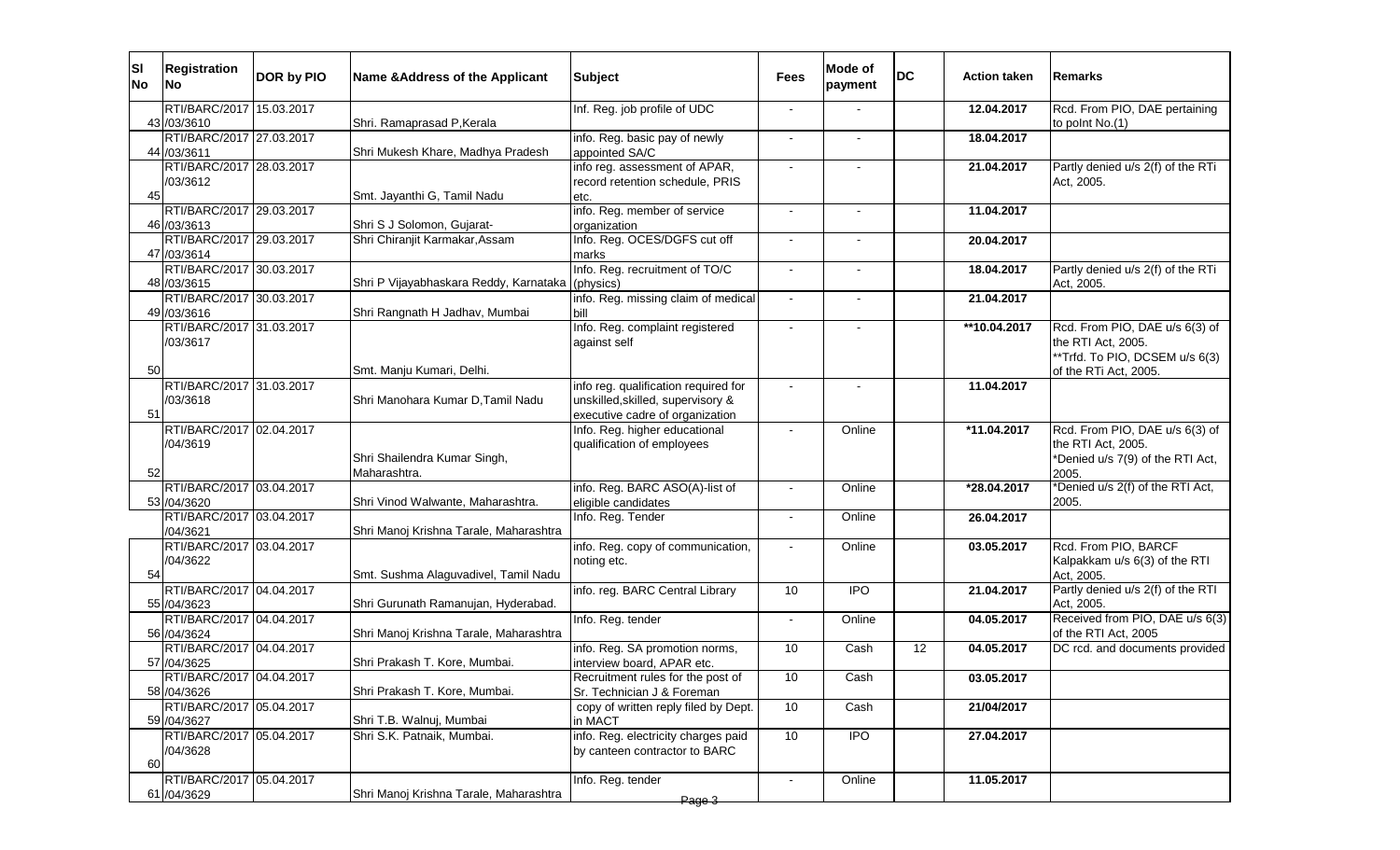| ISI<br><b>No</b> | <b>Registration</b><br><b>No</b>         | DOR by PIO | Name & Address of the Applicant        | <b>Subject</b>                                             | <b>Fees</b>              | Mode of<br>payment | <b>DC</b> | <b>Action taken</b> | Remarks                                                                                                    |
|------------------|------------------------------------------|------------|----------------------------------------|------------------------------------------------------------|--------------------------|--------------------|-----------|---------------------|------------------------------------------------------------------------------------------------------------|
|                  | RTI/BARC/2017 05.04.2017<br>62 / 04/3630 |            | Shri Manoj Krishna Tarale, Maharashtra | Info. Reg. tender                                          |                          | Online             |           | 27.04.2017          |                                                                                                            |
|                  | RTI/BARC/2017 05.04.2017                 |            |                                        | Info. Reg. OCES/DGFS 2016 cut                              |                          | Online             |           | 27.04.2017          |                                                                                                            |
|                  | 63 / 04/3631                             |            | Shri Lokesh Kumar Sharma, Rajasthan    | off marks                                                  |                          |                    |           |                     |                                                                                                            |
|                  | RTI/BARC/2017 06.04.2017                 |            | Shri K. K. Rajan, Kerala.              | info. Reg. pay scale & pension                             | 10                       | <b>IPO</b>         |           | 03.05.2017          |                                                                                                            |
|                  | /04/3632                                 |            |                                        | fixation after 7th pay commission                          |                          |                    |           |                     |                                                                                                            |
| 64               | RTI/BARC/2017 06.04.2017                 |            | Shri. Dharmendra Kumar, Kolkata.       | implementation<br>Inf. Reg. death of scientist             |                          | Online             |           | 12.04.2017          |                                                                                                            |
|                  | 65 / 04/3633                             |            |                                        |                                                            |                          |                    |           |                     |                                                                                                            |
|                  | RTI/BARC/2017 06.04.2017                 |            |                                        | Inf. Reg. action taken on research                         | 10                       | <b>IPO</b>         |           | 12.04.2017          |                                                                                                            |
|                  | 66 / 04/3634                             |            | Shri. Lalit Mohan Kala, Dehradoon.     | content.                                                   |                          |                    |           |                     |                                                                                                            |
|                  | RTI/BARC/2017 07.04.2017                 |            | Shri. Vijay Prakash Valmiki, Uttar     | Inf. Reg. rect. In SO/C or TO/C                            | $\blacksquare$           | Online             |           | 08.05.2017          | Partly denied u/s 8(1)(j) of the                                                                           |
|                  | 67 / 04/3635                             |            | Pradesh                                |                                                            |                          |                    |           |                     | RTi Act, 2005.                                                                                             |
|                  | RTI/BARC/2017 07.04.2017                 |            |                                        | Inf. Reg. work orders and                                  | $\sim$                   | Online             |           | 12.04.2017          | Rcd. From PIO, DAE u/s 6(3) of                                                                             |
|                  | 68 / 04/3636                             |            | Shri. Abdul Rahim, Madhya Pradesh      | purchase orders.                                           |                          |                    |           |                     | the RTI Act, 2005                                                                                          |
|                  | RTI/BARC/2017 07.04.2017                 |            |                                        | Inf. Reg. procurement of materials.                        | 10                       | Cash               |           | 11.05.2017          |                                                                                                            |
|                  | 69 / 04/3637<br>RTI/BARC/2017 07.04.2017 |            | Shri. Kunal Mohan Birwadkar, Mumbai.   | Inf. Reg. work orders                                      | 10                       | Cash               |           | 11.05.2017          |                                                                                                            |
|                  | 70 /04/3638                              |            | Shri. Kunal Mohan Birwadkar, Mumbai.   |                                                            |                          |                    |           |                     |                                                                                                            |
|                  | RTI/BARC/2017 07.04.2017                 |            |                                        | Inf. Reg. another application                              | 10                       | Cash               |           | 26.04.2017          | *Denied under section 8(1)(j) of                                                                           |
|                  | 71 /04/3639                              |            | Shri. Kunal Mohan Birwadkar, Mumbai.   |                                                            |                          |                    |           |                     | the RTI Act, 2005.                                                                                         |
|                  | RTI/BARC/2017 07.04.2017                 |            |                                        | Copy of APAR of self                                       | 10                       | Cash               |           | 25.04.2017          |                                                                                                            |
|                  | 72 /04/3640                              |            | Shri. Kunal Mohan Birwadkar, Mumbai.   |                                                            |                          |                    |           |                     |                                                                                                            |
|                  | RTI/BARC/2017 09.04.2017                 |            | Shri Dasari Bhavani Sankar, Andhra     | Info reg. Canteen Attendant Exam                           |                          | Online             |           | 21.04.2017          |                                                                                                            |
|                  | 73 /04/3641                              |            | Pradesh.                               |                                                            |                          |                    |           |                     |                                                                                                            |
|                  | RTI/BARC/2017 10.04.2017                 |            |                                        | Info reg. nature of duties assigned                        | 10                       | Cash               |           | 21.04.2017          |                                                                                                            |
|                  | 74 /04/3642<br>RTI/BARC/2017 10.04.2017  |            | Shri Ranjith Radhakrishnan, Mumbai.    | to Work Assistants                                         | 10                       | Cash               |           |                     |                                                                                                            |
|                  | 75 /04/3643                              |            | Shri Ranjith Radhakrishnan, Mumbai.    | Inf. Reg. track change promotion                           |                          |                    |           | 04.05.2017          |                                                                                                            |
|                  | RTI/BARC/2017 11.04.2017                 |            |                                        | Inf. Reg. PRIS I & procurement                             | $\sim$                   | Online             |           | 08.05.2017          | Trfd. To PIO, DPS point No. 2 u/s                                                                          |
|                  | 76 / 04/3644                             |            | Shri. Vivek Yadav, Mumbai.             |                                                            |                          |                    |           |                     | 6(3) of the RTi Act.                                                                                       |
|                  | 77 RTI/BARC/2017 11.04.2017<br>/04/3645  |            | Shri Nilesh Parshetye, Maharashtra     | Info. Reg. SA direct<br>recruitment, service & pay details | $\blacksquare$           | Online             |           | 15.05.2017          | Recd. From PIO, DAE u/s 6(3) of<br>the RTI Act, 2005<br>Partly denied u/s 8(1)(j) of the<br>RTi Act, 2005. |
|                  | RTI/BARC/2017 12.04.2017                 |            |                                        | info regd switchover from CPF to                           | 10                       | Cash               |           | 09.05.2017          |                                                                                                            |
|                  | 78 /04/3646                              |            | Shri Sanju Verma, Mumbai.              | <b>GPF</b>                                                 |                          |                    |           |                     |                                                                                                            |
|                  | RTI/BARC/2017 12.04.2017                 |            |                                        | info. Reg. C-Arm machine                                   | 10                       | <b>IPO</b>         |           | 09.05.2017          |                                                                                                            |
|                  | 79 / 04/3647<br>RTI/BARC/2017 13.04.2017 |            | Shri Kishan, New Delhi                 | Info. Reg. Tender                                          |                          |                    |           |                     |                                                                                                            |
|                  | 80 / 04/3648                             |            | Shri Manoj Krishna Tarale, Maharashtra |                                                            |                          | Online             |           | 12.05.2017          | Partly denied u/s 8(1)(e) of the<br>RTI Act, 2005.                                                         |
|                  | RTI/BARC/2017 13.04.2017                 |            |                                        | Info. Reg. Tender                                          | $\blacksquare$           | Online             |           | 12.05.2017          | Partly denied u/s 8(1)(e) of the                                                                           |
|                  | 81 /04/3649                              |            | Shri Manoj Krishna Tarale, Maharashtra |                                                            |                          |                    |           |                     | RTI Act, 2005.                                                                                             |
|                  | RTI/BARC/2017 13.04.2017                 |            |                                        | Info. Reg. Tender                                          | $\overline{\phantom{a}}$ | Online             |           | 08.05.2017          |                                                                                                            |
|                  | 82 / 04/3650                             |            | Shri Manoj Krishna Tarale, Maharashtra |                                                            |                          |                    |           |                     |                                                                                                            |
|                  | RTI/BARC/2017 13.04.2017<br>83 / 04/3651 |            | Shri Manoj Krishna Tarale, Maharashtra | Info. Reg. Tender                                          | $\blacksquare$           | Online             |           | 08.05.2017          |                                                                                                            |
|                  | RTI/BARC/2017 13.04.2017                 |            |                                        | Info. Reg. OCES/DGES-2017 cut                              |                          | Online             |           | 09.05.2017          |                                                                                                            |
|                  | 84 / 04/3652                             |            | Shri Saurabh Jaiswal, Uttar Pradesh    | off                                                        |                          |                    |           |                     |                                                                                                            |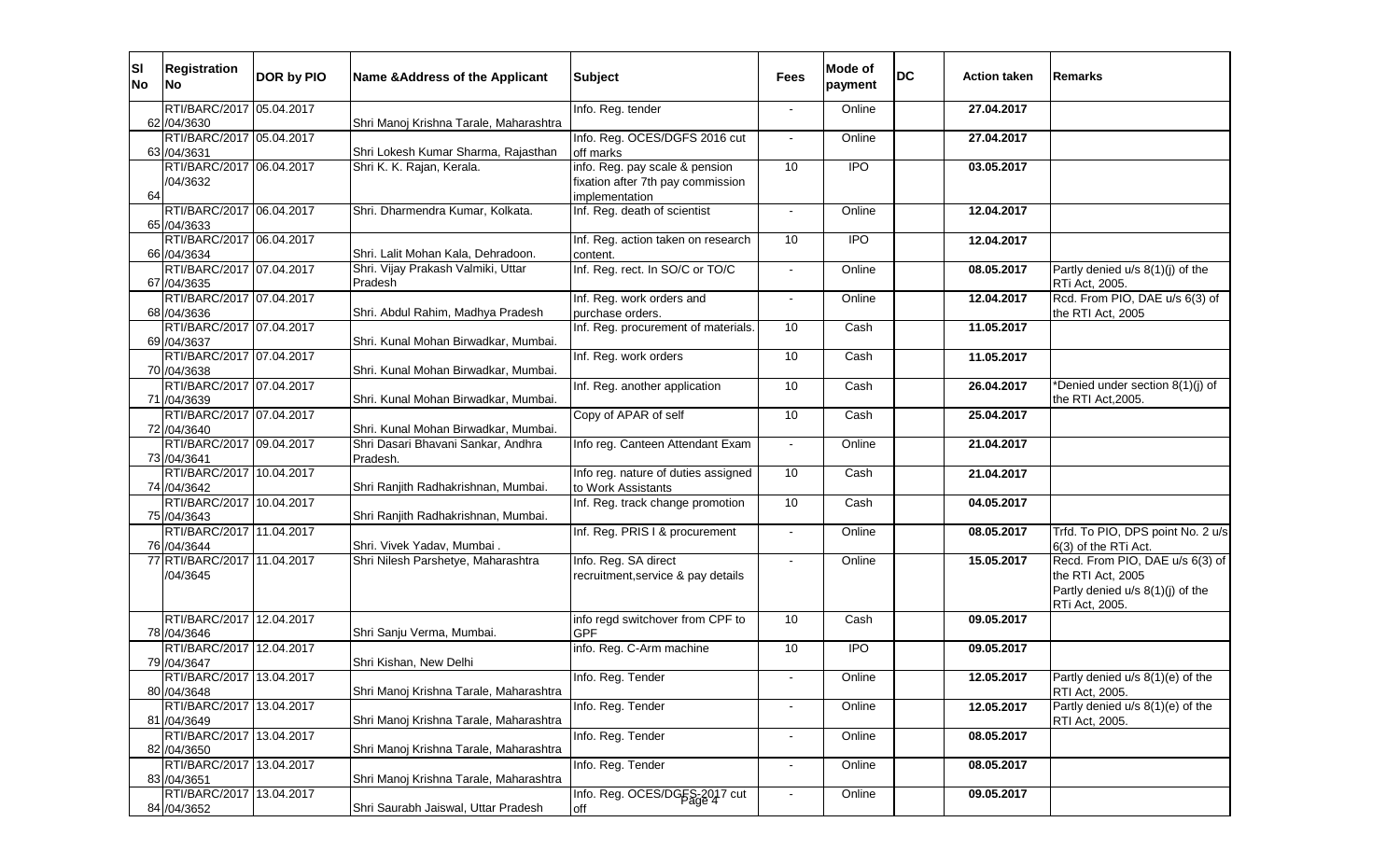| <b>SI</b><br><b>No</b> | <b>Registration</b><br><b>INo</b>         | DOR by PIO | Name & Address of the Applicant     | <b>Subject</b>                                                                         | <b>Fees</b>              | Mode of<br>payment | DC | <b>Action taken</b> | Remarks                                                                                  |
|------------------------|-------------------------------------------|------------|-------------------------------------|----------------------------------------------------------------------------------------|--------------------------|--------------------|----|---------------------|------------------------------------------------------------------------------------------|
|                        | RTI/BARC/2017 14.04.2017                  |            |                                     | Copy of response sheet and                                                             |                          | Online             |    | *12.05.2017         | *Denied u/s 8(1)(d) of the RTI                                                           |
|                        | /04/3653                                  |            |                                     | question paper of OCES/DGFS-                                                           |                          |                    |    |                     | Act, 2005.                                                                               |
| 85                     |                                           |            | Shri Ravi Roshan Kumar, Bihar       | 2017                                                                                   |                          |                    |    |                     |                                                                                          |
|                        | RTI/BARC/2017 14.04.2017<br>86 / 04/3654  |            | Shri Prabhat Sharma, Rajasthan      | info. Reg.OCES/DGFS-2017 cut<br>off marks                                              |                          | Online             |    | 09.05.2017          |                                                                                          |
| 87                     | RTI/BARC/2017 17.04.2017<br>/04/3655      |            | Shri. Hiren Kumar Bose, Thane (W)   | Inf. Reg. Homi Bhabha Chair                                                            | 10                       | Cash               |    | **20.04.2017        | **Trfd. To US (R&D-II) & PIO,<br>DAE u/s 6(3) of the RTi Act,<br>2005.                   |
| 88                     | RTI/BARC/2017 15.04.2017<br>/04/3656      |            | Shri Rupendra Choudhary, Rajasthan  | Copy of answer sheet and<br>question paper of OCES/DGFS-<br>2017                       |                          | Online             |    | *11.05.2017         | 'Denied u/s 8(1)(d) of the RTi<br>Act, 2005.                                             |
|                        | RTI/BARC/2017 17.04.2017<br>89 / 04/3657  |            | Smt. Neelima Sanjay Kadam, Mumbai   | Info. Reg. transfer of Sr. PS of<br><b>BARC</b>                                        | 10                       | Cash               |    | 11.05.2017          |                                                                                          |
|                        | RTI/BARC/2017 17.04.2017<br>90 /04/3658   |            | Shri Kush Sharma, New Delhi         | Info. Reg. thorium technology<br>programme                                             |                          | Online             |    | 17.05.2017          | Recd. From PIO, DAE u/s 6(3) of<br>the RTI Act, 2005                                     |
|                        | RTI/BARC/2017 17.04.2017<br>91 /04/3659   |            | Shri Rohit Harshi Shah, Mumbai      | Present status of legal notice                                                         | 10                       | DD                 |    | *12.05.2017         | *Denied u/s 8(1)(e) of the RTI<br>Act, 2005.                                             |
|                        | RTI/BARC/2017 17.04.2017<br>92 /04/3660   |            | Shri Chandan Kumar, Bihar           | info. Reg. OCES-2016 Exam                                                              |                          | Online             |    | 11.05.2017          | Recd. From PIO, DAE u/s 6(3) of<br>the RTI Act, 2005                                     |
|                        | RTI/BARC/2017 19.04.2017<br>93 /04/3661   |            | Shri Mahesh D. Kale, Mumbai         | Inf. Reg. STPT Exam                                                                    | 10                       | Cash               |    | 18.05.2017          |                                                                                          |
|                        | RTI/BARC/2017 16.04.2017<br>94 /04/3662   |            | Shri Venkatesh K S, Karnataka       | Info reg. Indian Nuclear Tests                                                         | $\blacksquare$           | Online             |    | 04.05.2017          |                                                                                          |
|                        | RTI/BARC/2017 19.04.2017<br>95 /04/3663   |            | Shri A Acharya, Mumbai.             | Info. Reg. PRIS payment of self                                                        | 10                       | Cash               |    | 17.05.2017          | DC rcd. And documents provided                                                           |
|                        | RTI/BARC/2017 19.04.2017<br>96 /04/3664   |            | Ms. Richa Sharma, New Delhi         | info. Reg. brain drain of scientists                                                   | $\overline{\phantom{a}}$ | Online             |    | 18.05.2017          | Recd. From PIO, DAE u/s 6(3) of<br>the RTI Act, 2005                                     |
| 97                     | RTI/BARC/2017 20.04.2017<br>/04/3665      |            | Shri Paresh Trivedi, Madhya Pradesh | info. Reg. facilities related to<br>submission of marriage<br>registration certificate |                          | Online             |    | 18.05.2017          |                                                                                          |
|                        | RTI/BARC/2017 20.04.2017<br>98 / 04/3666  |            | Shri Pawan Kumar, Haryana           | Info. Reg. OCES/DGFS marks                                                             | $\blacksquare$           | Online             |    | 16.05.2017          |                                                                                          |
|                        | RTI/BARC/2017 21.04.2017<br>99 / 04/3667  |            | Shri Hemant M Jadhav, Mumbai        | Info.reg. Outstation Duty of<br>officials                                              | 10                       | <b>IPO</b>         |    | 18.05.2017          | Partly denied u/s 8(1)(a) of th<br>erTI Act, 2005.                                       |
|                        | RTI/BARC/2017 21.04.2017<br>/04/3668      |            |                                     | Info reg. DQE Exam                                                                     | $\sim$                   | Paid at DAE        |    | *17.05.2017         | Recd. From PIO, DAE u/s 6(3) of<br>the RTI Act, 2005<br>*Denied u/s 2(f) of the RTi Act, |
| 100                    |                                           |            | Shri H.Meena, Rajasthan             |                                                                                        |                          |                    |    |                     | 2005.                                                                                    |
|                        | RTI/BARC/2017 21.04.2017<br>101 /04/3669  |            | Shri Nilesh Parshetye, Maharashtra  | info regd recruitment of SA-C                                                          | $\overline{\phantom{a}}$ | Online             |    | 15.05.2017          | Partly denied $u/s$ 8(1)(j) of the<br>RTi Act, 2005.                                     |
| 102                    | RTI/BARC/2017 21.04.2017<br>/04/3670      |            | Shri Manohara Kumar D, Tamil Nadu   | info regd qualification info of<br>different cadre in your organization                |                          | Online             |    | 11.05.2017          |                                                                                          |
|                        | RTI/BARC/2017 23.04.2017<br>103 / 04/3671 |            | Shri Ankur kumar mishra, Delhi      | info regd OCES/DGFS-2016                                                               | $\overline{\phantom{a}}$ | Online             |    | 16.05.2017          |                                                                                          |
|                        | RTI/BARC/2017 23.04.2017<br>104 /04/3672  |            | Shri Sailesh Dusi, Nagpur           | info regd OCES/DGFS-2016                                                               |                          | Online             |    | 17.05.2017          | Partly denied u/s 8(1)(d) of the<br>RTi Act, 2005.                                       |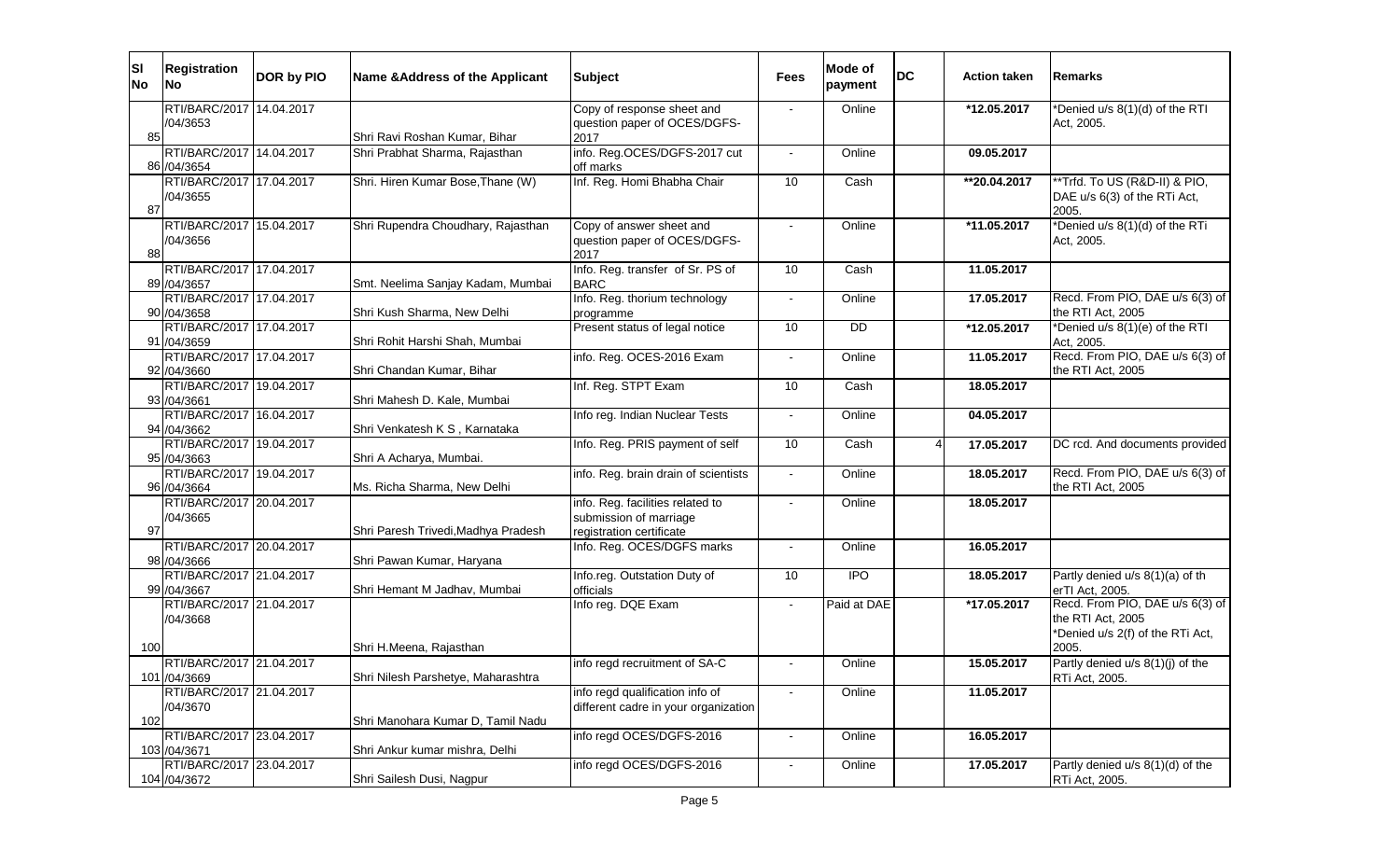| <b>SI</b><br><b>No</b> | <b>Registration</b><br>lNo l                 | DOR by PIO | Name & Address of the Applicant                                            | <b>Subject</b>                                                                   | <b>Fees</b> | Mode of<br>payment           | <b>DC</b> | <b>Action taken</b> | Remarks                                                                                        |
|------------------------|----------------------------------------------|------------|----------------------------------------------------------------------------|----------------------------------------------------------------------------------|-------------|------------------------------|-----------|---------------------|------------------------------------------------------------------------------------------------|
| 105                    | RTI/BARC/2017 24.04.2017<br>/04/3673         |            | Shri.Senthil Kumar, Kancheepuram                                           | info regd rules, orders, and basic<br>pay, advance increment etc of<br>SA/B      | 10          | <b>IPO</b>                   |           | 19.05.2017          |                                                                                                |
|                        | RTI/BARC/2017 24.04.2017<br>106 / 04/3674    |            | Shri A Sathasivam, Visakhapatnam                                           | info regd self                                                                   | $\sim$      | Online                       |           | **11.05.2017        | **Trfd. To PIO, BARC(F), Vizag<br>and PIO, IGCAR, Kalpakkam.                                   |
|                        | RTI/BARC/2017 24.04.2017<br>107 /04/3675     |            | Shri Binod Kumar, Patna                                                    | info regd Assests/properties of<br>dept                                          | $\sim$      | Online                       |           | *11.05.2017         | *Denied u/s 7(9) of the RTi Act,<br>2005.                                                      |
|                        | RTI/BARC/2017 24.04.2017<br>108 /04/3676     |            | Shri Raju kanojia, Mumbai                                                  | info regd staff strength in<br>technician grade                                  | 10          | <b>PIO</b>                   |           | 19.05.2017          |                                                                                                |
|                        | RTI/BARC/2017 25.04.2017<br>109 /04/3677     |            | Shri Mohan Lavoori, Hyderabad                                              | copy of TC order regd technical<br>officer stream                                | $\sim$      | Online                       |           | 17.05.2017          |                                                                                                |
| 110                    | RTI/BARC/2017 27.04.2017<br>/04/3678         |            | Shri JVSR Krishna, Hyderabad                                               | info regd duties & responsibilties,<br>pay of diffrnt caders in barc             | $\sim$      | paid at DAE                  |           | 26.05.2017          | Recd. From PIO, DAE u/s 6(3) of<br>the RTI Act, 2005                                           |
|                        | RTI/BARC/2017 27.04.2017<br>111 /04/3679     |            | Dr.D.N.Yadav, Mumbai                                                       | info regd action his PRISO<br>payment                                            | 10          | cash                         |           | 26.05.2017          |                                                                                                |
|                        | RTI/BARC/2017 27.04.2017<br>112 /04/3680     |            | Shri. Tanuj Sirohi, Bulandpur.                                             | Inf. Reg. leave for employees                                                    | 10          | cash                         |           | 30.05.2017          | Partly denied $u/s$ 8(1)(a) & 7(9) of<br>the RTi Act, 2005.                                    |
|                        | RTI/BARC/2017 27.04.2017<br>/04/3681         |            |                                                                            | Inf. Reg. purchases                                                              |             | Online                       |           | 30.05.2017          | Inf. Will be provided by Regional<br>Director, NRBPSU, Mumbai<br>directly to the applicant.    |
| 113                    | RTI/BARC/2017 27.04.2017                     |            | Shri. Shekhar Shroff, West Bengal.<br>Shri. Sreeram Panigrahi, Tamil Nadu. | Inf. Reg. circulars on restriction to                                            |             | Online                       |           | 26.05.2017          |                                                                                                |
| 114                    | /04/3682                                     |            |                                                                            | over qualificationfor appointment<br>to technical grades                         |             |                              |           |                     |                                                                                                |
|                        | RTI/BARC/2017 27.04.2017<br>115 /04/3683     |            | Dr. D. N. Yadav, Mumbai.                                                   | Inf. Reg. withholding PRIS<br>payment of self.                                   | 20          | Cash                         |           | 26.05.2017          |                                                                                                |
|                        | RTI/BARC/2017 27.04.2017<br>116 /04/3683 (a) |            | Shri Mohan Lavoori, Hyderabad                                              | Direct recruitment in DAE                                                        |             | Online                       |           | 08.06.2017          |                                                                                                |
| 117                    | RTI/BARC/2017 27.04.2017<br>/04/3684         |            | Shri. L. Senthil Kumar, Tamil Nadu.                                        | Inf. Reg. tc&tsc guidelines for<br>additional adv. Incr. for the post of<br>SA/B | $\sim$      | Paid at<br>BARC(F),<br>Vizag |           | 30.05.2017          |                                                                                                |
|                        | RTI/BARC/2017 28.04.2017<br>118 /04/3685     |            | Shri Rajesh N, Karnataka.                                                  | info. Reg. promotion after<br>acquiring additional qualificaton                  |             | Online                       |           | 26.05.2017          |                                                                                                |
| 119                    | RTI/BARC/2017 28.04.2017<br>/04/3686         |            | Shri T. Alaguvadivel, Tamil Nadu                                           | info. Reg. PRIS-I payment to other<br>employee                                   | $\sim$      | Online                       |           | 01.06.2017          | Recd. From PIO, BARCF,<br>Kalpakkam u/s 6(3) of the RTI<br>Act, 2005                           |
|                        | RTI/BARC/2017 30.04.2017<br>120 /04/3687     |            | Shri Mahesh Tulshiram Jungade,<br>Maharashtra                              | info. Reg. question papers of<br>OCES/DGFS                                       |             | Online                       |           | *30.05.2017         | *Denied u/s 8(1)(d) of the RTi<br>Act, 2005.                                                   |
|                        | RTI/BARC/2017 01.05.2017<br>121 /05/3688     |            | Shri Anand Mohane, Navi Mumbai                                             | Regarding posting of ASOs<br>working in CSO pool                                 | 10          | Cash                         |           | 30.05.2017          | Partly denied u/s 2(f) of the RTi<br>Act. 2005.                                                |
|                        | 122 RTI/BARC/2017 02.05.2017<br>/05/3689     |            | Shri P Shankar, Tamil Nadu                                                 | copy of first appeal, , details of<br>average per cap. Expenditure               | $\sim$      | Online                       | 20        | 31.05.2017          | Recd. From PIO, DAE, Mumbai<br>u/s 6(3) of the RTI Act, 2005<br>DC rcd. And documents provided |
| 123                    | RTI/BARC/2017 02.05.2017<br>/05/3690         |            | Shri. L. Senthil Kumar, Tamil Nadu.                                        | info. Reg. SA/B increments,<br>interview selection committee etc.<br>Page 6      |             | Online                       |           | 31.05.2017          | Recd. From PIO, DAE, Mumbai<br>u/s 6(3) of the RTI Act, 2005                                   |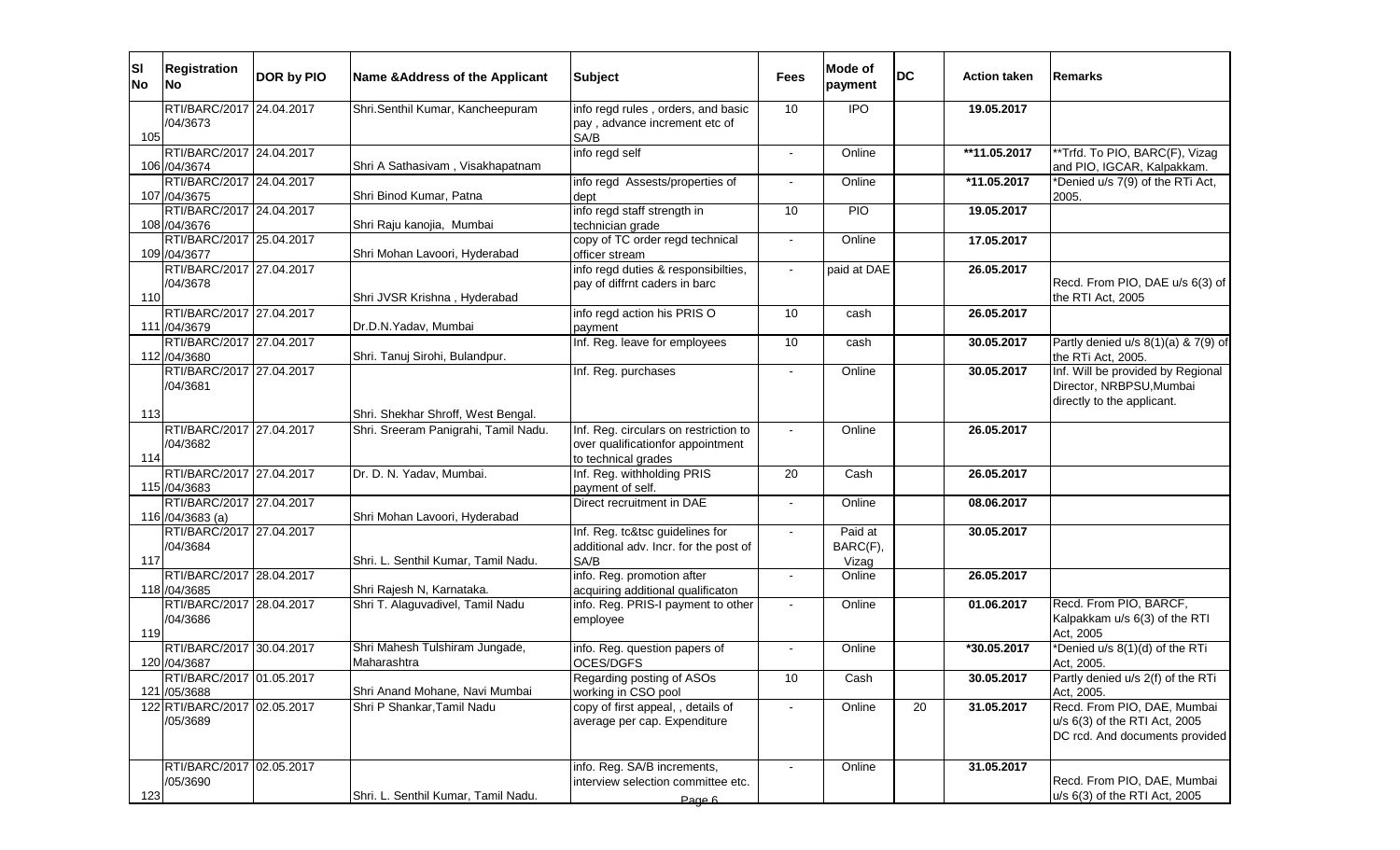| SI <br><b>No</b> | <b>Registration</b><br>lNo.                                          | DOR by PIO | Name & Address of the Applicant                 | <b>Subject</b>                                                                               | <b>Fees</b> | Mode of<br>payment | <b>DC</b> | <b>Action taken</b>      | <b>IRemarks</b>                                                 |
|------------------|----------------------------------------------------------------------|------------|-------------------------------------------------|----------------------------------------------------------------------------------------------|-------------|--------------------|-----------|--------------------------|-----------------------------------------------------------------|
|                  | RTI/BARC/2017 03.05.2017<br>124 /05/3691                             |            | Ms. Subhada Kumari Padhi, Odisha                | info. Reg. higher educational<br>qualification                                               |             | Online             |           | *31.05.2017              | *Denied u/s 2(f) of the RTi Act,<br>2005.                       |
| 125              | RTI/BARC/2017 04.05.2017<br>/05/3692                                 |            | Shri Pardeep, Rajasthan                         | info reg question paper answer<br>key & advertisement of all the<br>exams conducted by Dept. |             | Online             |           | 02.06.2017               | Partly denied u/s 8(1)(d) of the<br>RTi Act, 2005.              |
|                  | RTI/BARC/2017 08.05.2017<br>126 /05/3693                             |            | Shri L.D. Agarwal, West Bengal                  | copy of purchase orders of various<br>equipments                                             | 10          | $\overline{1}$     |           | 31.05.2017               |                                                                 |
|                  | RTI/BARC/2017 09.05.2017<br>127 /05/3694                             |            | Shri Manoj K Singh, Mumbai.                     | info reg. CCTV footage                                                                       |             | Online             |           | *31.05.2017              | *Denied u/s 8(1)(a) of the RTi<br>Act, 2005.                    |
|                  | RTI/BARC/2017 09.05.2017<br>128 /05/3695                             |            | Shri Manoj K Singh, Mumbai.                     | info reg. records of telephone calls                                                         | $\sim$      | Online             |           | *31.05.2017              | *Denied u/s $8(1)(a)$ & $8(1)(j)$ of<br>the RTi Act, 2005.      |
|                  | RTI/BARC/2017 09.05.2017<br>129 /05/3696                             |            | Shri Manoj K Singh, Mumbai.                     | info reg. records of telephone calls                                                         | $\sim$      | Online             |           | *31.05.2017              | *Denied u/s 8(1)(a) of the RTi<br>Act, 2005.                    |
|                  | RTI/BARC/2017 09.05.2017<br>130 /05/3697                             |            | Smt. Neelima Sanjay Kadam, Mumbai               | info. Reg. post advertised for<br>vacancy of Journalism                                      | 10          | Cash               |           | 30.05.2017               |                                                                 |
|                  | RTI/BARC/2017 09.05.2017<br>131 /05/3698                             |            | Shri Ranganath H. Jadhav, Mumbai.               | info. Reg. reply given to his earlier<br>application                                         | 10          | <b>IPO</b>         |           | 02.06.2017               |                                                                 |
|                  | RTI/BARC/2017 10.05.2017<br>132 /05/3699                             |            | Shri Manoj K Singh, Mumbai.                     | copy of medical report                                                                       |             | Online             |           | *09.06.2017              | *Denied u/s 8(1)(j) of the RTi Act,<br>2005.                    |
|                  | RTI/BARC/2017 11.05.2017<br>133 /05/3700<br>RTI/BARC/2017 11.05.2017 |            | Shri Shashi Kant Mumbai.                        | details of legal expenses<br>info. reg. BARC visit by a lady                                 | 10<br>10    | Cash<br><b>IPO</b> |           | 08.06.2017<br>31.05.2017 |                                                                 |
|                  | 134 /05/3701<br>RTI/BARC/2017 12.05.2017                             |            | Shri Vijayraghavan P., Kerala                   | saint<br>Info reg. tender                                                                    |             | Online             |           |                          | **Trfd. To PIO, DPS under                                       |
| 135              | /05/3702                                                             |            | Shri Manish Kumar, Gujarat                      |                                                                                              |             |                    |           | **15.05.2017             | section 6(3) of the RTI Act, 2005.                              |
| 136              | RTI/BARC/2017 12.05.2017<br>/05/3703                                 |            | Shri D J Dutta Ray, Tamil Nadu                  | List of BARC Training School<br>Engineers                                                    |             | Online             |           | 05.06.2017               | Recd. From PIO, DAE, Mumbai<br>u/s 6(3) of the RTI Act, 2005    |
| 137              | RTI/BARC/2017 17.05.2017<br>/05/3704                                 |            | Shri L.D. Agarwal, West Bengal                  | info reg. purchase order                                                                     | 10          | <b>IPO</b>         |           | **23/05/2017             | **Trfd. To PIO, DPS under<br>section 6(3) of the RTI Act, 2005. |
|                  | RTI/BARC/2017 17.05.2017<br>138 /05/3705                             |            | Shri Yusuf I Pathan, Maharashtra                | info reg. facilities in BARC Hospital                                                        |             | Online             |           | 13.06.2017               |                                                                 |
|                  | RTI/BARC/2017 17.05.2017<br>139 /05/3706                             |            | Shri Padmakar Anandrao Thengadi,<br>Maharashtra | Info. Reg. revision of pension of<br>self                                                    | 10          | DD                 |           | 05.06.2017               |                                                                 |
|                  | RTI/BARC/2017 18.05.2017<br>140 /05/3707                             |            | Smt. Neelima Sanjay Kadam, Mumbai               | info. Reg. transfer, nature of duties<br>of Sr. PS                                           | 10          | Cash               |           | 08.06.2017               |                                                                 |
|                  | RTI/BARC/2017 22.05.2017<br>141 /05/3708                             |            | Shri Saurabh, Bihar                             | question paper of OCES/DGFS<br>Exam of 2016-17                                               | 10          | <b>IPO</b>         |           | *07.06.2017              | 'Denied u/s 8(1)(d) of the RTI<br>Act, 2005.                    |
|                  | RTI/BARC/2017 22.05.2017<br>142 /05/3709                             |            | Shri BJ Thakur, Maharashtra                     | Copy of Pay fixation of self                                                                 | 10          | $\overline{1}$     |           | 20.06.2017               |                                                                 |
|                  | RTI/BARC/2017 22.05.2017<br>143 /05/3710                             |            | Shri BJ Thakur, Maharashtra                     | Copy of Salary Slip of Self                                                                  | 10          | <b>IPO</b>         |           | 14.06.2017               | Partly denied u/s 8(1)(j) of the<br>RTI Act, 2005.              |
|                  | RTI/BARC/2017 23.05.2017<br>144 /05/3711                             |            | Dr. Nusrat Khanam, Bihar                        | info.reg. complaint against BARC<br>employee                                                 | 10          | $\overline{1}$     |           | 16.06.2017               | Partly denied u/s 2(f) of the RTI<br>Act, 2005.                 |
| 145              | RTI/BARC/2017 24.05.2017<br>/05/3712                                 |            | Shri MohdAzhar, Hyderabad.                      | info. Reg. rationalisation of annual<br>increment for employees on<br>transfer               | 10          | $\overline{1}$     |           | *13.06.2017              | *Denied u/s 2(f) of the RTI Act,<br>2005.                       |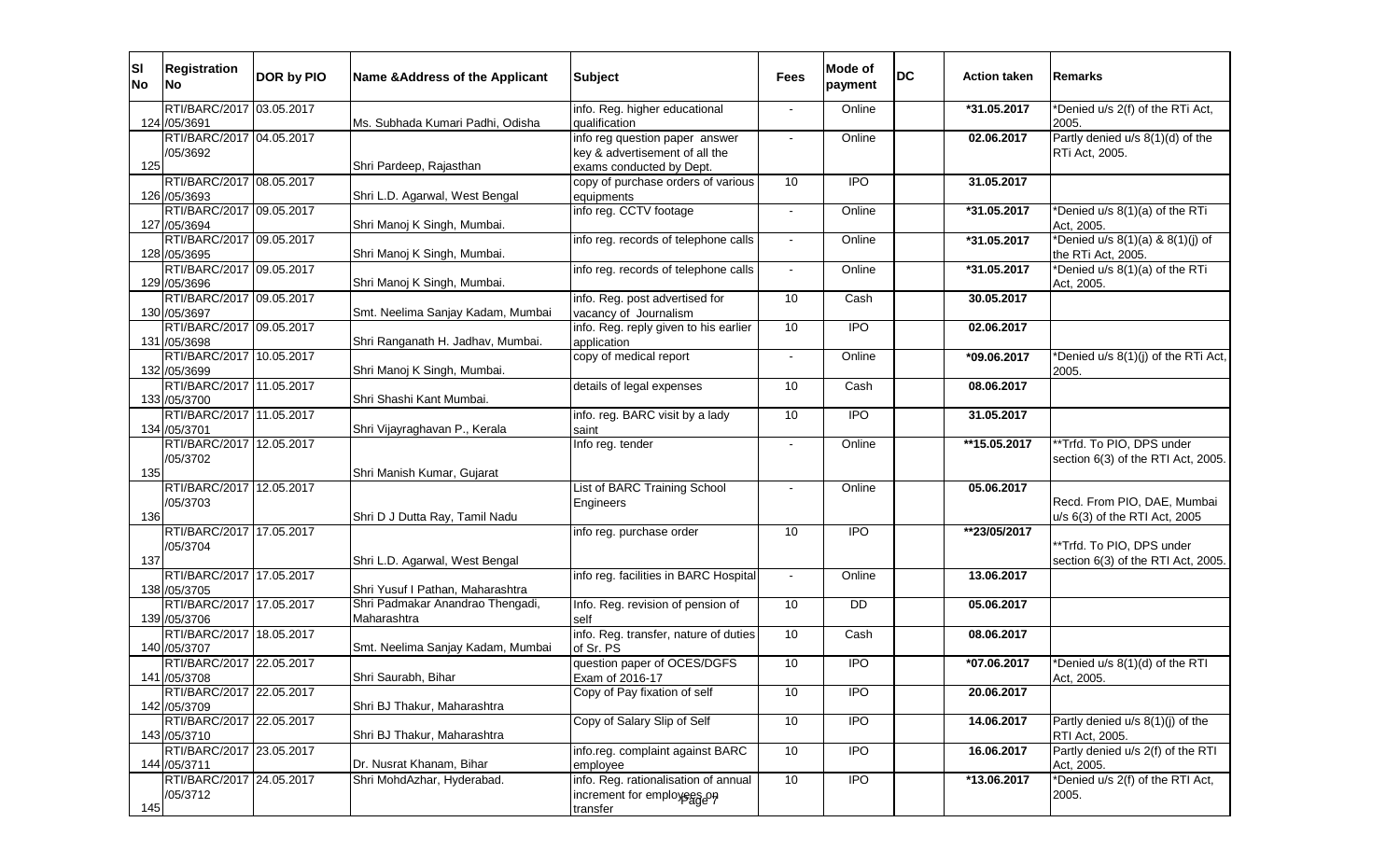| lsı<br><b>No</b> | <b>Registration</b><br>lNo.               | DOR by PIO | Name & Address of the Applicant               | <b>Subject</b>                                                            | Fees           | Mode of<br>payment | <b>DC</b> | <b>Action taken</b>  | <b>IRemarks</b>                                                 |
|------------------|-------------------------------------------|------------|-----------------------------------------------|---------------------------------------------------------------------------|----------------|--------------------|-----------|----------------------|-----------------------------------------------------------------|
|                  | RTI/BARC/2017 25.05.2017                  |            | Shri Pankaj Kumar, UP                         | Inf. Reg. advertisement for CAT-I                                         | 10             | <b>IPO</b>         |           | 16.06.2017           |                                                                 |
|                  | 146 / 05/3713<br>RTI/BARC/2017 21.05.2017 |            |                                               | trainee<br>Inf. Reg. marks in OCES/DGFS in                                |                | Online             |           | 16.06.2017           | Partly denied u/s 8(1)(j) of the                                |
|                  | 147 / 05/3714                             |            | Shri. C. Suryanath, Andhra Pradesh            | 2014, 2015, 2016                                                          |                |                    |           |                      | RTi Act, 2005.                                                  |
|                  | RTI/BARC/2017 23.05.2017                  |            |                                               | Inf. Reg. Scientific Assistants                                           | $\blacksquare$ | Online             |           | 13.06.2017           |                                                                 |
|                  | 148 / 05/3715<br>RTI/BARC/2017 23.05.2017 |            | Shri. Rasheed, Odisha                         | Inf. Reg. maternity ward of BARC                                          |                | Online             |           | 14.06.2017           |                                                                 |
|                  | 149 / 05/3716                             |            | Shri. Yusuf I Pathan, Maharashtra.            | Hospital                                                                  |                |                    |           |                      |                                                                 |
|                  | RTI/BARC/2017 24.05.2017                  |            |                                               | Copies of APAR of self                                                    |                | Online             |           | 08.06.2017           |                                                                 |
|                  | 150 /05/3717                              |            | Shri. Ram Bachan, Maharashtra.                |                                                                           |                |                    |           |                      |                                                                 |
|                  | RTI/BARC/2017 24.05.2017<br>151 /05/3718  |            | Shri. Rushikesh Raul, Maharashtra.            | Inf. Reg. acheivements of BARC                                            |                | Online             |           | 22.06.2017           | Partly denied $u/s$ 8(1)(j) of the<br>RTI Act, 2005.            |
|                  | RTI/BARC/2017 25.05.2017                  |            |                                               | Inf. Reg. pay fixation of BARC                                            |                | Online             |           | 30.06.2017           |                                                                 |
|                  | 152 /05/3719<br>RTI/BARC/2017 25.05.2017  |            | Shri. Kamlesh Somkuwar, Navi Mumbai.          | employees<br>Inf. Reg. grant of additional                                |                | Online             |           | 23.06.2017           | Partly denied $u/s$ 8(1)(a) & 2(f) of                           |
|                  | 153 /05/3720                              |            | Shri. Sreejit S, Karnataka.                   | increments                                                                |                |                    |           |                      | the RTI Act, 2005.                                              |
|                  | RTI/BARC/2017 25.05.2017                  |            |                                               | Inf. Reg. death of scientists due to                                      |                | Online             |           | <b>Under Process</b> |                                                                 |
|                  | 154 /05/3721<br>RTI/BARC/2017 25.05.2017  |            | Shri. Rushi Raul, Maharashtra.                | cancer<br>Inf. Reg. marks obtained by self on                             | $\blacksquare$ | Online             |           | 16.06.2017           |                                                                 |
|                  | 155 /05/3722                              |            | Shri. Kislay Garg, Haryana.                   | <b>OCES-2008</b>                                                          |                |                    |           |                      |                                                                 |
|                  | RTI/BARC/2017 29.05.2017                  |            |                                               | Inf. Reg. OCES 2017 exam                                                  | 10             | <b>IPO</b>         |           | 16.06.2017           |                                                                 |
|                  | 156 /05/3723<br>RTI/BARC/2017 29.05.2017  |            | Shri. Hanuman Ram Gundi, Rajasthan            |                                                                           |                |                    |           |                      |                                                                 |
|                  | 157 /05/3724                              |            | Dr. Sumir M. Dembla, Mumbai                   | Inf. Reg. bottled water report                                            | 10             | <b>IPO</b>         |           | 28.06.2017           |                                                                 |
|                  | RTI/BARC/2017 29.05.2017                  |            |                                               | Inf. Reg. list of SA working and                                          | 10             | <b>IPO</b>         |           | *13.06.2017          | *Denied u/s 7(9) of the RTI Act                                 |
|                  | 158 /05/3725                              |            | Shri. Ananda K. N., Mysore.                   | their pay details                                                         |                |                    |           |                      | 2005.                                                           |
| 159              | RTI/BARC/2017 31.05.2017<br>/05/3726      |            | Shri. Devbrat Arya, Uttar Pradesh             | Inf. Reg. course on radiation<br>safety program for hospital<br>equipment |                | Online             |           | 13.06.2017           |                                                                 |
|                  | RTI/BARC/2017 01.06.2017                  |            |                                               | Rect. Of candidates to the higher                                         | $\sim$         | Online             |           | <b>Under Process</b> |                                                                 |
|                  | 160 / 06/3727                             |            | Shri. Ram Bachan, Palghar                     | post                                                                      |                |                    |           |                      |                                                                 |
|                  | RTI/BARC/2017 02.06.2017<br>/06/3728      |            | Shri. Sravan Kumar, Hyderabad.                | cut off marks in OCES/DGFS-<br>2016                                       | $\sim$         | Paid at NFC        |           | 19.06.2017           | Rcd. From PIO, NFC, Hyderabad<br>u/s 6(3) of the RTI Act, 2005. |
| 161              |                                           |            |                                               |                                                                           |                |                    |           |                      |                                                                 |
|                  | RTI/BARC/2017 08.06.2017                  |            | Shri. A. Sathasivam, Andhra Pradesh           | Inf. Reg. medical facilities for                                          |                | Online             |           | **12.06.2017         | **Trfd. To PIO, BARC Vizag u/s                                  |
|                  | 162 /06/3729                              |            |                                               | employees in BARC Vizag                                                   |                |                    |           |                      | 6(3) of the RTi Act, 2005.                                      |
|                  | RTI/BARC/2017 09.06.2017<br>163 / 06/3730 |            | Shri. Tulsidas Rajaram Parmar, Navi<br>Mumbai | Inf. Reg. his father, a BARC<br>employee                                  | 10             | <b>IPO</b>         |           | <b>Under Process</b> |                                                                 |
|                  | RTI/BARC/2017 09.06.2017                  |            | Shri. Ananda K. N., Mysore.                   | Inf. Reg. duties and                                                      | 10             | <b>IPO</b>         |           | <b>Under Process</b> |                                                                 |
| 164              | /06/3731                                  |            |                                               | responsibilities on SA & Foreman                                          |                |                    |           |                      |                                                                 |
|                  | RTI/BARC/2017 09.06.2017                  |            | Shri. Ananda K. N., Mysore.                   | details of stepping up of SA/B to                                         | 10             | $\overline{1}$     |           | *16.06.2017          | *Denied u/s 7(9) of the RTI Act,                                |
|                  | 165 / 06/3732                             | 12.06.2017 |                                               | SA/C<br>info. Reg. details of pay,                                        |                |                    |           |                      | 2005.                                                           |
|                  | RTI/BARC/2017<br>/06/3733                 |            | Shri Sudhakar N Vedpathak,                    | equivalent post related to                                                | 10             | <b>IPO</b>         |           | 29.06.2017           |                                                                 |
| 166              |                                           |            | Maharashtra                                   | Assistant post                                                            |                |                    |           |                      |                                                                 |
|                  | RTI/BARC/2017                             | 12.06.2017 |                                               | info. Reg. higher qualifaction                                            | 10             | DD                 |           | *19.06.2017          | *Denied u/s 2(f) of the RTI Act,                                |
|                  | 167 / 06/3734                             |            | Ms. Susmita Nayak, Maharashtra                | Page 8                                                                    |                |                    |           |                      | 2005.                                                           |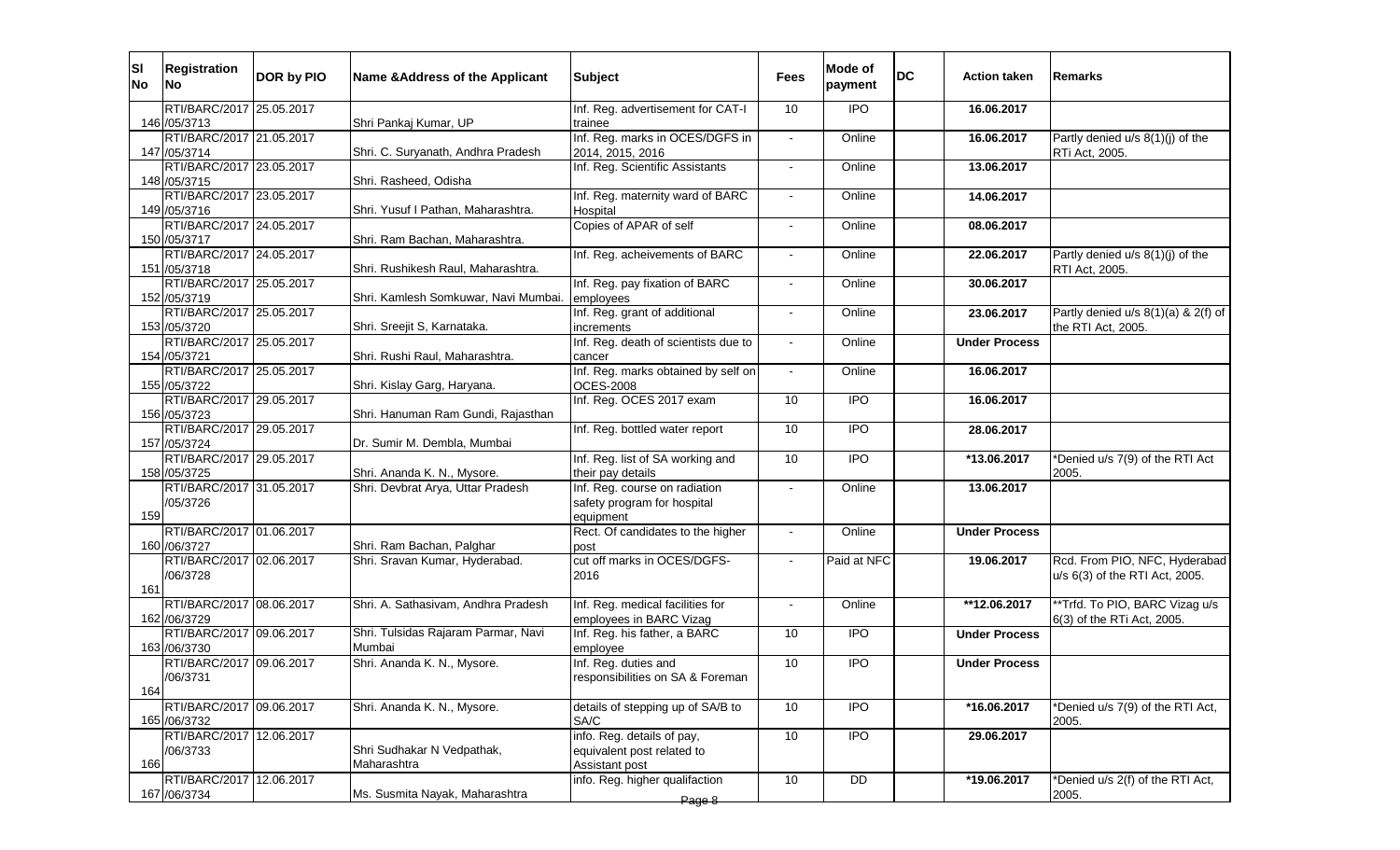| SI <br><b>No</b> | <b>Registration</b><br><b>INo</b>         | DOR by PIO | Name & Address of the Applicant                             | <b>Subject</b>                                                           | Fees                     | Mode of<br>payment | <b>DC</b> | <b>Action taken</b>  | Remarks                                                       |
|------------------|-------------------------------------------|------------|-------------------------------------------------------------|--------------------------------------------------------------------------|--------------------------|--------------------|-----------|----------------------|---------------------------------------------------------------|
|                  | RTI/BARC/2017 13.06.2017                  |            |                                                             | Inf. Reg. work order                                                     | 10                       | <b>IPO</b>         |           | 19.06.2017           |                                                               |
|                  | 168 / 06/3735<br>RTI/BARC/2017 14.06.2017 |            | Shri. Sudhir Bandu Jadhav, Mumbai                           | Inf. Reg. employee of RMP,                                               | 10                       | $\overline{1}$     |           | **16.06.2017         | **Trfd. To PIO, RMP, Mysuru u/s                               |
|                  | 169 / 06/3736                             |            | Shri. K. Govindaraju, Mysuru.                               | <b>Mysuru</b>                                                            |                          |                    |           |                      | 6(3) of the RTI Act, 2005.                                    |
|                  | RTI/BARC/2017 15.06.2017                  |            |                                                             | Inf. Reg. BARC employee                                                  | 10                       | <b>IPO</b>         |           | <b>Under Process</b> |                                                               |
|                  | 170 /06/3737                              |            | Dr. P S Parvathanathan, TamilNadu                           |                                                                          |                          |                    |           |                      |                                                               |
|                  | RTI/BARC/2017 15.06.2017<br>171 /06/3738  |            | Shri. Vipin Tripathi, U.P.                                  | Inf. Reg. advt. by HWB                                                   |                          | Online             |           | **19.06.2017         | *Trfd. To PIO, HWB, Mumbai<br>u/s 6(3) of the RTI Act, 2005.  |
|                  | RTI/BARC/2017 15.06.2017                  |            |                                                             | Inf. Reg. TO/C exam                                                      |                          | Online             |           | <b>Under Process</b> |                                                               |
|                  | 172 /06/3739                              |            | Shri. Ravinder Dogra, Himachal Pradesh                      |                                                                          |                          |                    |           |                      |                                                               |
|                  | RTI/BARC/2017 16.06.2017                  |            |                                                             | Inf. Reg. edu. Qual. For OCES                                            |                          | Online             |           | <b>Under Process</b> |                                                               |
|                  | 173 / 06/3740<br>RTI/BARC/2017 16.06.2017 |            | Shri. Om Shankar Mandal, Navi Mumbai.                       | Inf. Pertaining to CAT case                                              | 10                       | Cash               |           | <b>Under Process</b> |                                                               |
|                  | 174 /06/3741                              |            | Shri. Shashi kant, Mumbai.                                  |                                                                          |                          |                    |           |                      |                                                               |
|                  | RTI/BARC/2017 16.06.2017                  |            |                                                             | Inf. Reg. transfer of BARC                                               | 10                       | Cash               |           | <b>Under Process</b> |                                                               |
|                  | 175 /06/3742                              |            | Smt. Neelima Sanjay Kadam, Mumbai                           | employee                                                                 |                          |                    |           |                      |                                                               |
|                  | RTI/BARC/2017 18.06.2017<br>176 /06/3743  |            | Shri. Dinesha, Karnataka.                                   | Inf. Reg. rect. By BARC, Mysuru                                          |                          | Online             |           | **22.06.2017         | **TRfd. To PIO, RMP. Mysuru<br>u/s 6(3) of the RTi Act, 2005. |
|                  | RTI/BARC/2017 19.06.2017                  |            | Shri. A. Abdul Salam, Thoothukadi.                          | Inf. Reg. CHSS rules applicable in                                       | 10                       | $\overline{1}$     |           | **23.06.2017         | **Trfd. To PIO & US(Admn), DAE                                |
|                  | /06/3744                                  |            |                                                             | DAE units.                                                               |                          |                    |           |                      | & PIO, HWB, Mumbai u/s 6(3) of                                |
| 177              |                                           |            |                                                             |                                                                          |                          |                    |           |                      | the RTi Act, 2005.                                            |
|                  | RTI/BARC/2017 19.06.2017                  |            |                                                             | Reg. M Tech prog under WILP                                              | $\blacksquare$           | Online             |           | <b>Under Process</b> |                                                               |
|                  | 178 / 06/3745<br>RTI/BARC/2017 21.06.2017 |            | Shri. N N Pisharody, Mumbai.<br>Shri. Sanjay Manohar Dhole, | Inf. Reg. PF, Gr. Ins., etc.                                             | 10                       | <b>IPO</b>         |           | <b>Under Process</b> |                                                               |
|                  | 179 / 06/3746                             |            | Maharashtra.                                                | settelement of self                                                      |                          |                    |           |                      |                                                               |
|                  | RTI/BARC/2017 22.06.2017<br>180 / 06/3747 |            | Shri. Bachu Sravan Kumar, Dahej                             | Inf. Reg. interview score of self in<br>OCES/DGFS-2016                   | 10                       | $\overline{1}$     |           | <b>Under Process</b> |                                                               |
|                  | RTI/BARC/2017 22.06.2017<br>181 /06/3748  |            | Shri. Harshit S, Thane.                                     | Inf. Reg. details of estate officer                                      | $\sim$                   | Paid at DAE        |           | <b>Under Process</b> |                                                               |
|                  | RTI/BARC/2017 23.06.2017                  |            | Shri. Pankaj Kumar, Uttar Pradesh                           | Inf. Reg. rect. Of Cat-I trainees                                        | $\sim$                   | Paid at DAE        |           | <b>Under Process</b> |                                                               |
|                  | 182 / 06/3749                             |            |                                                             |                                                                          |                          |                    |           |                      |                                                               |
|                  | RTI/BARC/2017 23.06.2017                  |            |                                                             | Inf. Reg. radaition effects                                              | $\sim$                   | Paid at DAE        |           | <b>Under Process</b> |                                                               |
|                  | 183 / 06/3750                             |            | Shri. Shivpratap Vishnoy, Rajasthan.                        |                                                                          |                          |                    |           |                      |                                                               |
|                  | RTI/BARC/2017 24.06.2017<br>184 /06/3751  |            | Shri Anil Kumar Yadav, Maharashtra.                         | Info reg. Category-II Trainee Exam                                       | $\sim$                   | Online             |           | <b>Under Process</b> |                                                               |
|                  | RTI/BARC/2017 25.06.2017                  |            |                                                             | Inf. Reg. accommodations at                                              |                          | Online             |           | **28.06.2017         | **Trfd. To PIO, DCSEM u/s 6(3)                                |
|                  | 185 / 06/3752                             |            | Shri. Marathe Jayant, Gujarat.                              | Anushaktinagar                                                           |                          |                    |           |                      | of the RTi Act, 2005.                                         |
|                  | RTI/BARC/2017 27.06.2017                  |            |                                                             | Info. Reg. UDC Exam cut off                                              |                          | Online             |           | <b>Under Process</b> |                                                               |
|                  | 186 / 06/3753<br>RTI/BARC/2017 27.06.2017 |            | Shri B Sai Pratap Babu, Andhra Pradesh. marks               |                                                                          |                          |                    |           |                      |                                                               |
|                  | 187 / 06/3754                             |            | Shri Jatoth Umesh, Telangana.                               | Info reg. eligilbility criteria for<br>increments to Scientific Officers |                          | Online             |           | <b>Under Process</b> |                                                               |
|                  | RTI/BARC/2017 29.06.2017                  |            | Shri. Jatothumesh, Telangana                                | Inf. Reg. bond for SO                                                    | $\overline{\phantom{a}}$ | Online             |           | <b>Under Process</b> |                                                               |
|                  | 188 / 06/3755                             |            |                                                             |                                                                          |                          |                    |           |                      |                                                               |
|                  | RTI/BARC/2017 30.06.2017<br>189 / 06/3756 |            | Shri. Shashi kant, Mumbai.                                  | Copy of APAr of self.                                                    | 10                       | cash               |           | <b>Under Process</b> |                                                               |
|                  | RTI/BARC/2017 30.06.2017                  |            | Shri. Konda Naik Vankudavathu,                              | Copy of TC orders                                                        | $\sim$                   | Paid at DAE        |           | <b>Under Process</b> | Rcd. From PIO, DAE u.s 6(3) of                                |
|                  | /06/3757                                  |            | Telangana.                                                  |                                                                          |                          |                    |           |                      | the RTi Act, 2005 pertaining to                               |
| 190              |                                           |            |                                                             | Page 9                                                                   |                          |                    |           |                      | point No. (5)                                                 |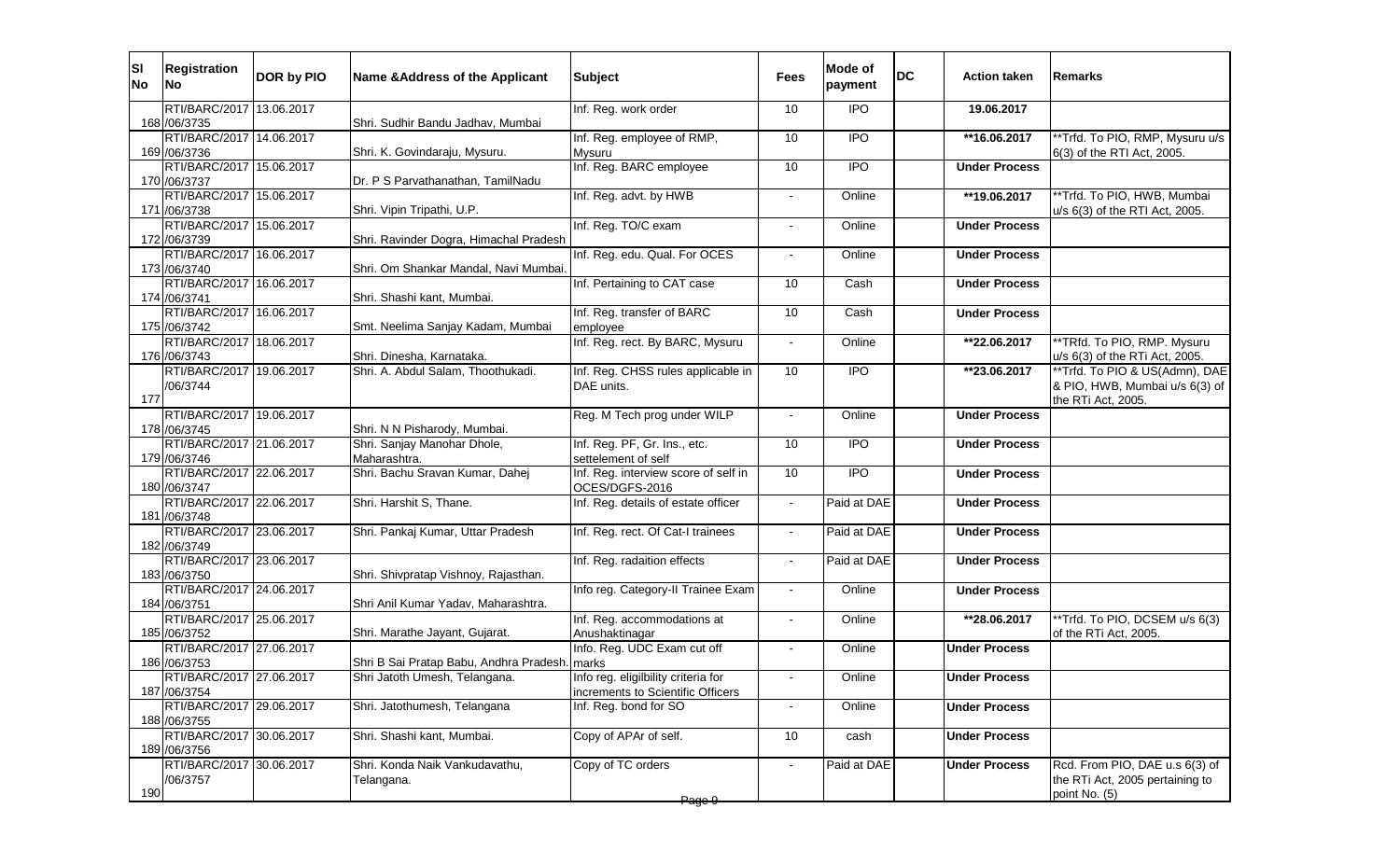| Isı<br><b>INo</b> | Registration<br><b>No</b>                | <b>DOR by PIO</b> | Name & Address of the Applicant     | Subject                                             | <b>Fees</b> | Mode of<br>payment | IDC | <b>Action taken</b>  | <b>Remarks</b> |
|-------------------|------------------------------------------|-------------------|-------------------------------------|-----------------------------------------------------|-------------|--------------------|-----|----------------------|----------------|
|                   | RTI/BARC/2017 30.06.2017<br>191 /06/3758 |                   | Shri. K. Ravikiran, Andhra Pradesh. | Ing. Reg. cut off marks in<br><b>OCES/DGFS 2016</b> |             | Online             |     | <b>Under Process</b> |                |
|                   |                                          |                   |                                     |                                                     |             |                    |     |                      |                |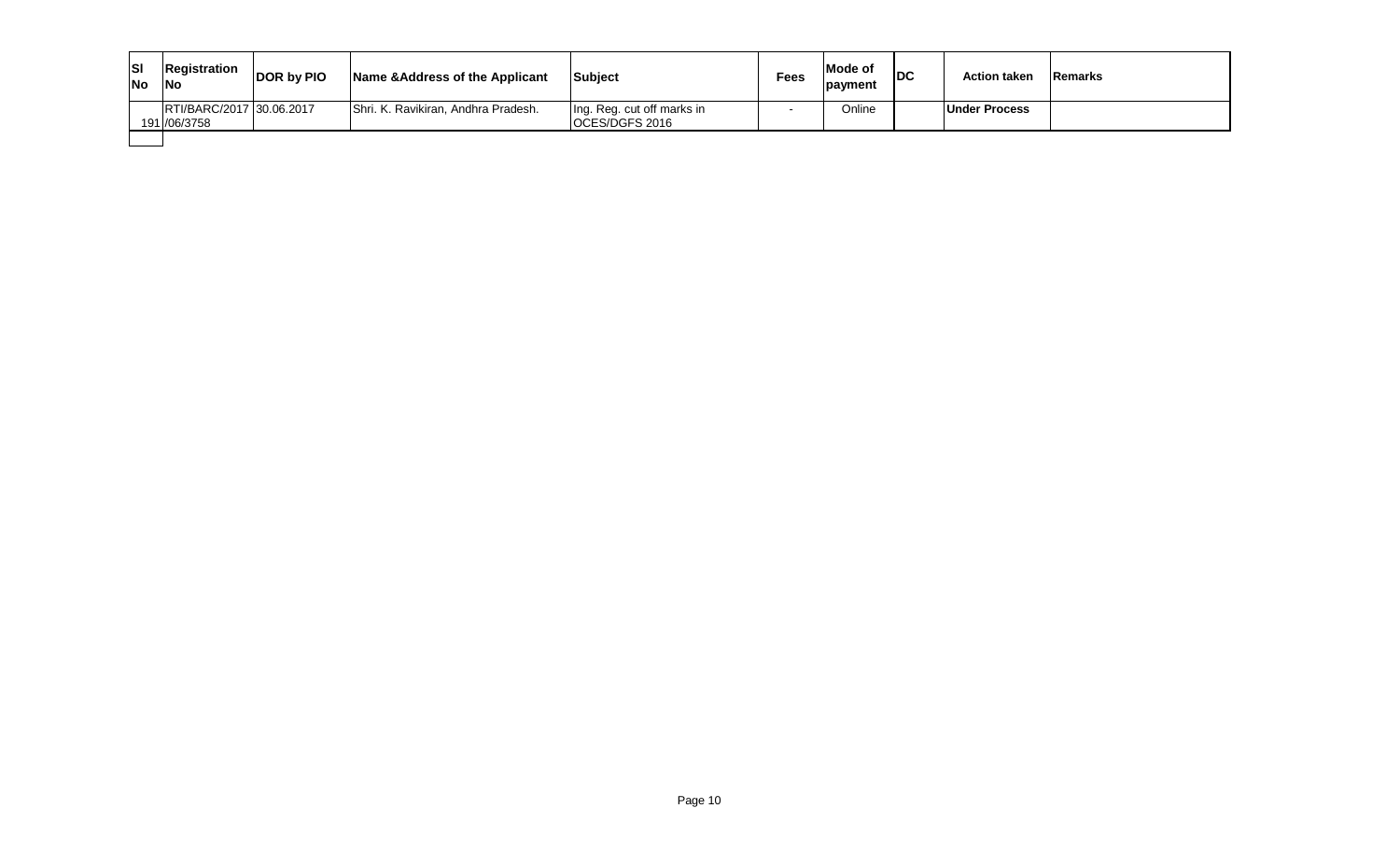# **FIRST APPEAL**

|                   |                          |            | DOR by PIO Name & Address of the Applicant | <b>Subject</b>                     | <b>Action taken</b> | <b>Disposal of Appeal</b>   | <b>Remarks</b> |
|-------------------|--------------------------|------------|--------------------------------------------|------------------------------------|---------------------|-----------------------------|----------------|
| <b>SI</b>         | <b>Registration</b>      |            |                                            |                                    |                     |                             |                |
| No                | <b>No</b>                |            |                                            |                                    |                     |                             |                |
|                   | RTI/BARC/2017            | 17.01.2017 | Shri. M. C. Goel, Mumbai                   | Inf. Reg. facilities given to      | 27.01.2017          | Appeal recd. on 22.02.2017. |                |
| $\mathbf 1$       | /01/3486                 |            |                                            | <b>BARCOA</b>                      |                     | Disposed of on 07.04.2017   |                |
|                   | RTI/BARC/2017            | 17.01.2017 | Shri. Rajendra Bhagwan Bahot,              | Inf. Reg. disciplinary action      | 14.02.2017          | Appeal recd. on 06.03.2017. |                |
| $\overline{2}$    | /01/3485                 |            | Mumbai.                                    | against self.                      |                     | Disposed of on 05.04.2017   |                |
|                   | RTI/BARC/2017 07.02.2017 |            | Shri. Anurag Anand, New Delhi.             | Details of scientists died         | 08.03.2017          | Appeal recd. on 09.03.2017. |                |
| 3                 | /02/3513                 |            |                                            | unnatural deaths                   |                     | Disposed of on 19.04.2017   |                |
|                   | RTI/BARC/2017 01.02.2017 |            |                                            | Info. Reg. APAR grade              | 28.02.2017          | Appeal recd. on 10.03.2017. |                |
| 4                 | /02/3503                 |            | Shri Vivek Yadav, Maharashtra              | requirement for promotion          |                     | Disposed of on 20.04.2017   |                |
|                   | RTI/BARC/2017 01.02.2017 |            | Shri Jiya Lal, BARC                        | Info. Reg. APAR of self            | 28.02.2017          | Appeal recd. on 15.03.2017. |                |
| 5                 | /02/3502                 |            |                                            |                                    |                     | Disposed of on 08.05.2017   |                |
|                   | RTI/BARC/2017 03.02.2017 |            |                                            | Details for official travel.       | 24.02.2017          | Appeal recd. on 17.03.2017. |                |
| 6                 | /02/3509                 |            | Shri. Vivek Yadav, Mumbai.                 |                                    |                     | Disposed of on 21.04.2017   |                |
|                   | RTI/BARC/2017 06.02.2017 |            |                                            | Info. Reg. circulars issued by     | 07.03.2017          | Appeal recd. on 22.03.2017. |                |
| $\overline{7}$    | /02/3507                 |            | Shri G. Ramkrishnan, Trichy                | AEET in 1967                       |                     | Disposed of on 04.05.2017   |                |
|                   | RTI/BARC/2017 14.02.2017 |            | Shri. Manoj K. Singh, Mumbai.              | copy of letters/communications     | 14.03.2017          | Appeal recd. on 07.04.2017. |                |
|                   | /02/3520                 |            |                                            | between various authorities on     |                     | Disposed of on 04.05.2017   |                |
|                   |                          |            |                                            | <b>PRIS payments</b>               |                     |                             |                |
| 8                 |                          |            |                                            |                                    |                     |                             |                |
|                   | RTI/BARC/2017 10.03.2017 |            | Shri Sanjiban De, Mumbai                   | info. Reg. BARCOA Managing         | 05.04.2017          | Appeal recd. on 07.04.2017. |                |
| 9                 | /03/3581                 |            |                                            | Committee                          |                     | Disposed of on 03.05.2017   |                |
|                   | RTI/BARC/2017 01.03.2017 |            | Shri HP Meena, Rajasthan                   | Info. Reg. DQE Exam                | 21.03.2017          | Appeal recd. on 03.04.2017. |                |
| 10 <sup>°</sup>   | /03/3543                 |            |                                            |                                    |                     | Disposed of on 20.04.2017   |                |
|                   | RTI/BARC/2017 03.03.2017 |            | Shri. N. L. Meena, Rajasthan.              | Details reg. promotion norms       | 27.03.2017          | Appeal recd. on 12.04.2017. |                |
| 11                | /03/3547                 |            |                                            | from SA to SO                      |                     | Disposed of on 12.05.2017   |                |
|                   | RTI/BARC/2017 01.03.2017 |            | Shri HP Meena, Rajasthan                   | info reg. Additional qualification | 31.03.2017          | Appeal recd. on 17.04.2017. |                |
| $12 \overline{ }$ | /03/3544                 |            |                                            |                                    |                     | Disposed of on 12.05.2017   |                |
|                   | RTI/BARC/2017 23.03.2017 |            | Shri Asit Kumar, Madhya Pradesh            | info. Reg. AMIE as qualifying      | *18.04.2017         | Appeal recd. on 18.04.2017. |                |
| 13                | /03/3602                 |            |                                            | degree                             |                     | Disposed of on 16.05.2017   |                |
|                   | RTI/BARC/2017 02.04.2017 |            | Shri Shailendra Kumar Singh,               | Info. Reg. higher educational      | $*11.04.2017$       | Appeal recd. on 21.04.2017. |                |
| 14                | /04/3619                 |            | Maharashtra.                               | qualification of employees         |                     | Disposed of on 08.06.2017   |                |
|                   | RTI/BARC/2017 03.04.2017 |            | Smt. Sushma Alaguvadivel, Tamil            | info. Reg. copy of                 | 03.05.2017          | Appeal recd. on 15.05.2017. |                |
| 15                | /04/3622                 |            | Nadu                                       | communication, noting etc.         |                     | Under process               |                |
|                   | RTI/BARC/2017 20.03.2017 |            | Shri Amol S. Jadhav, Mumbai.               | Info. Reg. TC decision on          | 18.04.2017          | Appeal recd. on 18.05.2017. |                |
| 16                | /03/3592                 |            |                                            | Scientific Assistant promotion     |                     | Under process               |                |
|                   | RTI/BARC/2017 24.03.2017 |            | Shri T. Alaguvadivel, Tamil Nadu.          | info. Reg. copy of                 | 21.04.2017          | Appeal recd. on 18.05.2017. |                |
|                   | 17 /03/3604              |            |                                            | communication, noting etc.         |                     | <b>Under process</b>        |                |

**Monthly Report on Implementation of RTI for the period from 01.04.2017 to 30.06.2017**